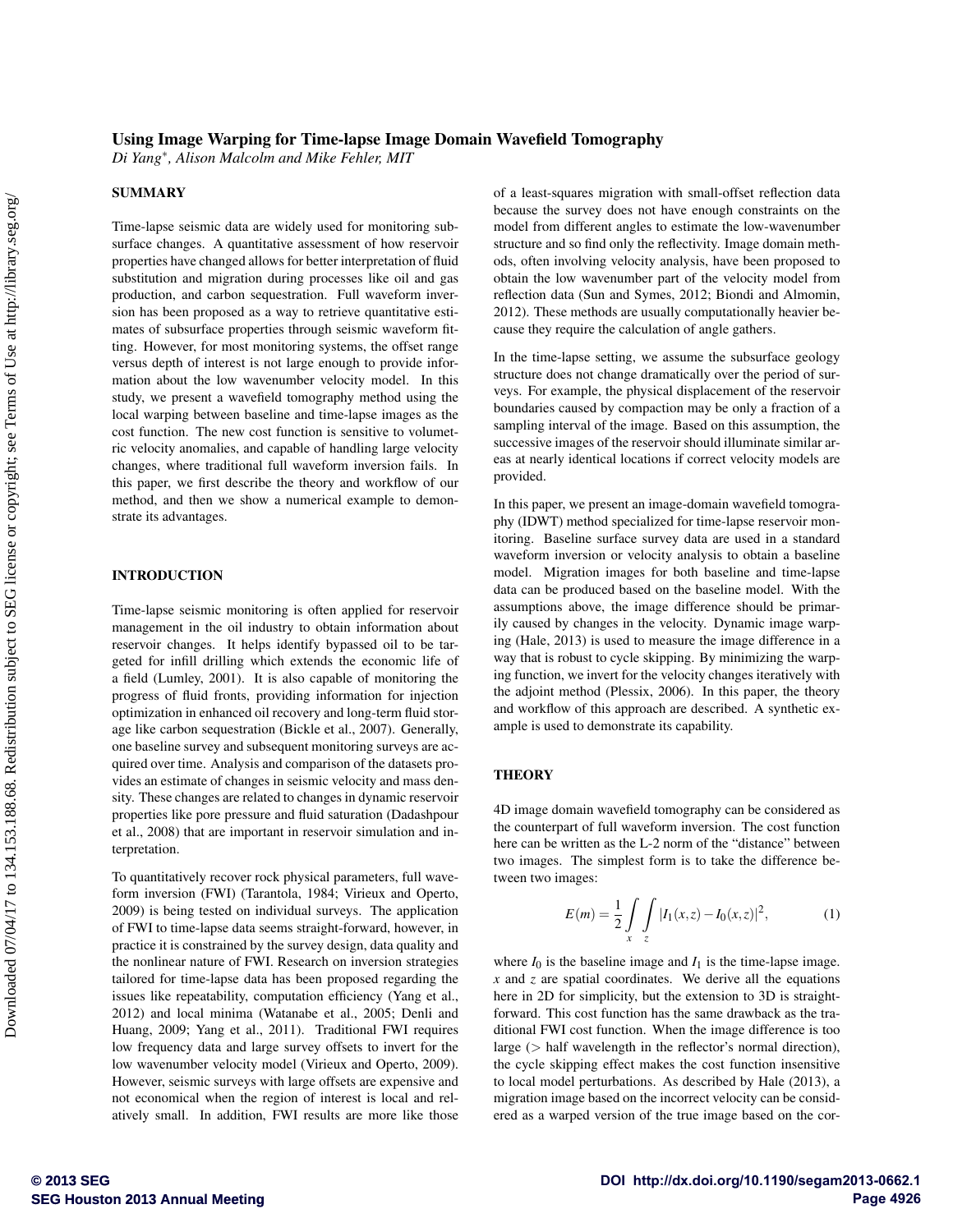## wavefield tomography with image warping

rect velocity. In time-lapse applications, the time-lapse image based on the baseline velocity is a warped version of the baseline image. For images with reflection data, we assume most of the warping is vertical. The amount of vertical warping can be calculated by solving an optimization problem. Specifically we compute

$$
w(x,z) = \arg\min_{l(x,z)} D(l(x,z))
$$
 (2)

where

$$
D(l(x,z)) = \int\limits_{x} \int\limits_{z} (I_1(x,z) - I_0(x,z + l(x,z)))^2 dx dz \qquad (3)
$$

We use the dynamic warping algorithm (Hale, 2013) to solve for the warping function  $w(x, z)$ .

Since the warping function should decrease consistently as *I*<sup>1</sup> becomes closer to  $I_0$ , we use the L-2 norm of  $w(x, z)$  as the cost function

$$
E(m) = \frac{1}{2} \sum_{x_s} \int \int \int_{z} |w(x, z, x_s)|^2 dx dz
$$
 (4)

and invert for velocity by minimizing  $E(m)$  with a gradientbased method.

To calculate the gradient *G*, we use an adjoint method. The derivation is similar to the formula in differential semblance optimization (DSO) (Plessix, 2006). The gradient can be written as a correlation between wavefields

$$
G = -\left( < \frac{\partial^2 \lambda_s(t)}{\partial t^2}, u_s(t) > + < \frac{\partial^2 \lambda_r(t)}{\partial t^2}, u_r(t) > \right) \tag{5}
$$

where  $u_s(t)$  and  $u_r(t)$  are source and receiver fields used for imaging, and  $\lambda_s(t)$  and  $\lambda_r(t)$  are the associated adjoint wavefields respectively, and <> is the inner product operator in time. The adjoint sources for  $\lambda_s(t)$  and  $\lambda_r(t)$  are:

$$
d_s(x, z, t) = \alpha(x, z) * u_r(t)
$$
 (6)

and

$$
d_r(x, z, t) = \alpha(x, z) * u_s(t)
$$
 (7)

∂ *I*0(*z*+*w*(*z*))

in which

$$
\alpha(x,z) = \frac{w(z) * \frac{dI_0(z + w(z))}{\partial z}}{(\frac{\partial I_0(z + w(z))}{\partial z})^2 - \frac{\partial^2 I_0(z + w(z))}{\partial z^2} (I_1(x,z) - I_0(x,z + w(z)))}
$$
(8)

A detailed derivation is presented in Yang et al. (2013). The implementation of the inversion process consists of the following steps:

given a baseline velocity model  $m_0$ , and a baseline migration image  $I_0$ ,

(i) for each shot, compute the migration image with time-lapse data based on velocity model *mi*

(ii) compute the vertical shifts  $w(x, z)$  using dynamic warping

(iii) compute the adjoint wavefields  $\lambda_s, \lambda_r$ , and gradient *G* 

(iv) update the velocity model with the nonlinear conjugate method using the gradient *G*<sup>\*</sup>

(v) remigrate time-lapse data with updated model  $m_{i+1}$ , and calculate the cost function  $E(m)$ 

(vi) if  $E(m)$  is smaller than a preset value, stop iterating; otherwise, go to step(ii)

## SYNTHETIC EXAMPLE

We use a two-layer acoustic model to demonstrate how this approach works. The density model has two discontinuities. The baseline velocity model is constant  $(v_p=3000 \text{m/s})$ . The timelapse model change is shown in Figure 2. It is a Gaussianshaped velocity increase, with a maximum value of 800m/s. We place 300 receivers (blue triangles in Figure 1) and 5 sources (red stars in Figure 1) on the surface to generate the datasets.The source is a Ricker wavelet with a center frequency of 25 Hz. In this synthetic example, we assume the baseline model is known. Both conventional FWI and IDWT are applied for the time-lapse data. Their performances are compared to show the advantage of IDWT for model recovery and convergence.



Figure 1: The two-layer density model for both baseline and time-lapse. Red Stars denote the locations of the shots, and blue triangles denote the receiver locations.



Figure 2: Difference in the P-wave velocities between baseline and time-lapse surveys. Maximum velocity increase is 800m/s.

### IMAGING AND WARPING

Reverse time migration (RTM) is utilized to produce all the images during the inversion. The imaging condition is

$$
I = \int_{t=0}^{T} < u_s(t), u_r(t) > dt.
$$
 (9)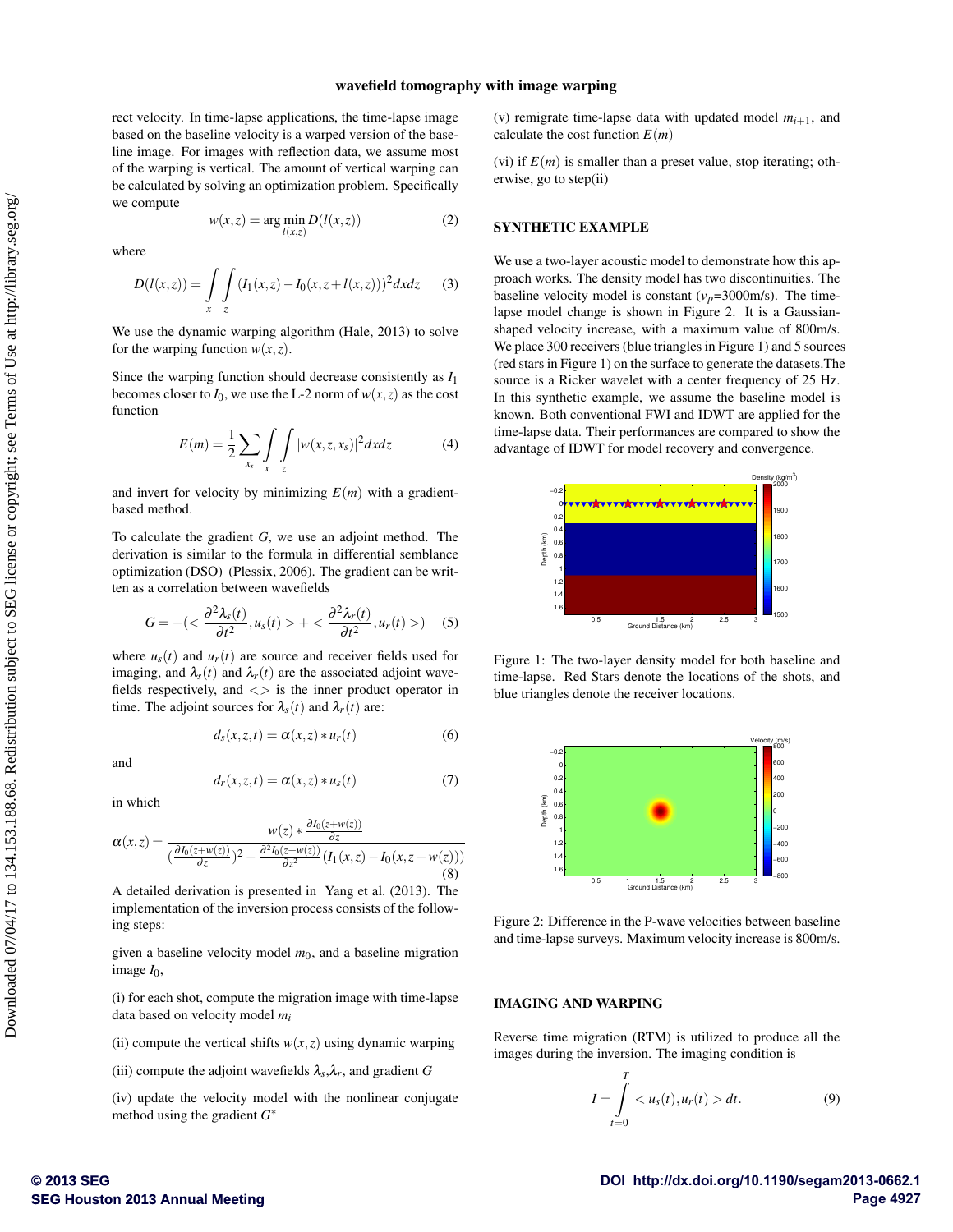# wavefield tomography with image warping

The baseline image and initial time-lapse image are shown in Figure 3(a) and Figure 3(b).



Figure 3: (a) The baseline image  $I_0$  obtained using one shot gather and the baseline model. (b) The time-lapse image *I*<sup>1</sup> obtained using one shot gather and the baseline model.



Figure 4: The image warping function  $w(x, z)$  calculated from Figure 3(a) and 3(b). Units on the color scale are image points.

The position of the deeper reflector in the time-lapse image (Fig 3(b)) is shifted vertically due to the velocity change in Figure 2. We compute  $w(x, z)$  using the dynamic image warping algorithm (Hale, 2013) to describe how much  $I_1$  is shifted from *I*0, as shown in Figure 4. The maximum shift is 4 grid points (i.e. 40 meters). As in Equation 8,  $w(x, z)$  is used to calculate a spatial weighting function  $\alpha(x, z)$ , to mask the wavefields  $u_s$ and  $u_r$  to form adjoint sources (Equation 6 and 7).

# INVERSION RESULTS COMPARISON

Figure 5 shows the velocity model change recovered from IDWT. The inverted anomaly is centered at the correct location, but is smeared vertically due to the acquisition geometry. But the

vertical smearing is bounded by the reflectors. If any perturbation occurs above the first reflector, the entire image will be shifted. IDWT will correct this shift by reversing that perturbation. Some of the changes are positioned along the ray-path due to limited source/receiver coverage. Within the area of the inverted anomaly, the amplitude is not correctly distributed, and the maximum amplitude of change is only 50% of the true value. We expect this to be improved by adding more shots.

Although the inverted velocity is not perfect, the time-lapse image based on it (Fig 6) is precise enough to put reflectors at the same locations as in the baseline image (Fig  $3(a)$ ). The model from IDWT has the correct first-order kinematics, and is a good starting model for FWI. Figure 7 shows the result of a standard FWI based on the model from IDWT. Both the amplitude of the anomaly, and the distribution of the velocity are improved as FWI corrects the higher order kinematics and dynamics.



Figure 5: The velocity changes inverted by IDWT.



Figure 6: The time-lapse image obtained using one shot gather and the model inverted with IDWT.



Figure 7: The velocity changes resolved by FWI after IDWT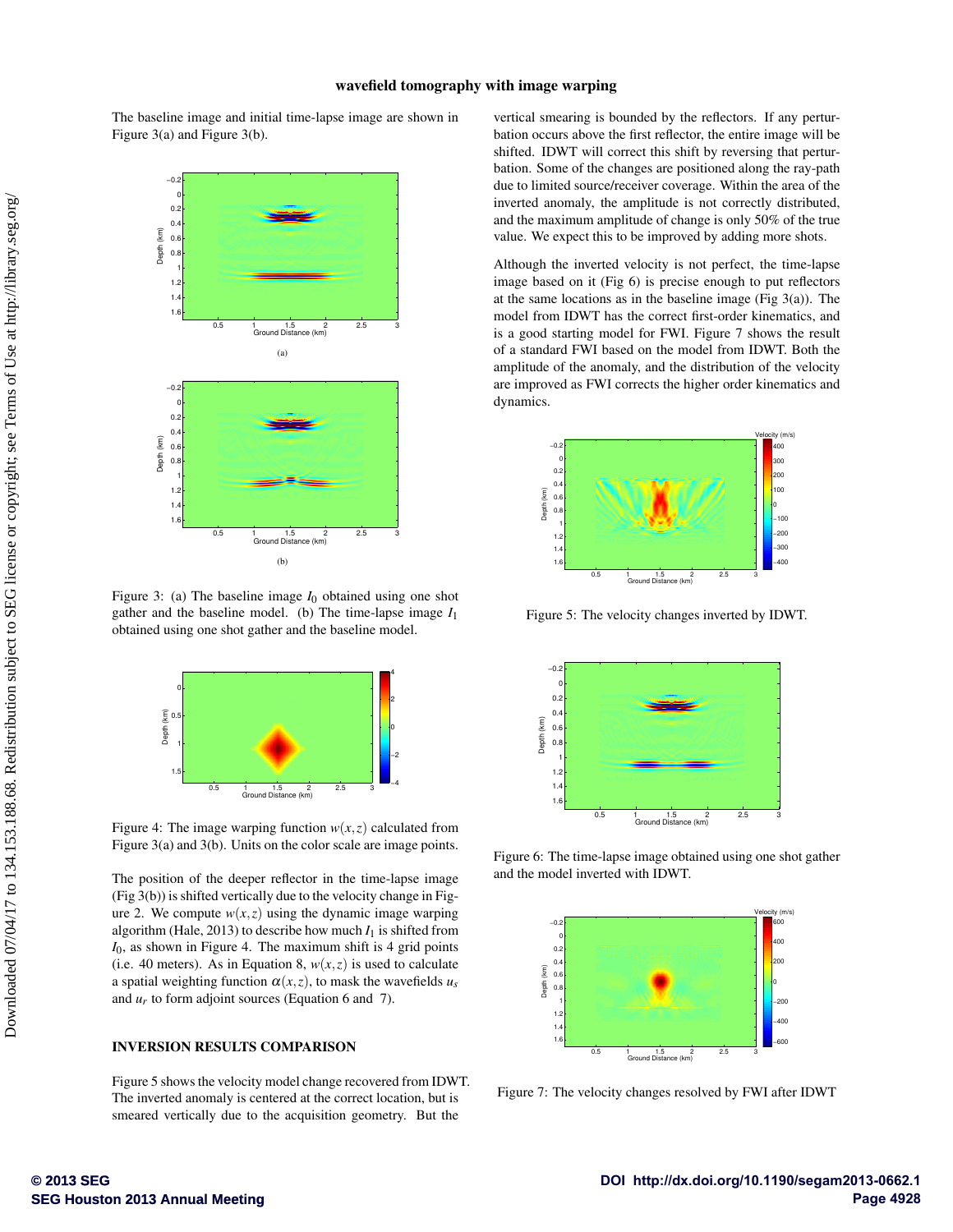# wavefield tomography with image warping



Figure 8: The velocity changes inverted by a standard FWI starting from the baseline model.

A standard FWI is also performed starting from the correct background constant velocity model and the correct density model. Figure 8 shows the final result. The inversion gives poor recovery of the anomaly because of several issues. First, the velocity change is large enough to cause cycle skipping in the data domain. Second, FWI with this narrow-offset survey geometry, reduces to least-squares migration. The volumetric velocity change is barely resolved. Instead, a reflector that does not exist in the true model, is generated to fit the data.



Figure 9: Convergence curves of IDWT (red) and FWI after IDWT (blue).

#### DISCUSSION

From a computational point of view, the image domain wavefield tomography requires two wavefield extrapolations for each migration. With the same wave equation solver, it takes twice as much time as FWI for each iteration. However, it is not necessary to simulate the full wavefield to form the images. The image warping cost function only requires information about the kinematics, which is robust when the accuracy of the simulated waveform amplitudes are limited. In contrast, traditional FWI needs a high-quality simulation so that the comparison between waveforms is reliable.

Although the apparent calculation time is doubled compared to FWI, IDWT appears to converge very fast (less than 10 iterations). We compare the convergence curves of IDWT, FWI after IDWT and FWI-only in Figure 9. IDWT converges much faster than the FWI based on the IDWT result. Therefore, to resolve the velocity anomaly, the actual computation of IDWT is affordable and does not dominate the cost of the overall process. The FWI-only case plateaued after several iterations. As discussed above, the cycle skipping effect makes the cost

function not sensitive to the velocity updates. Ideas similar to image-warping can be implemented in the data domain to avoid cycle-skipping. However, with reflection geometries, FWI fails to invert for volumetric changes in velocity, and the result tends to be like that of a least-squares migration. Ma and Hale (2013) have successfully overcome this problem.

In time-lapse inversions, we are interested in the relative changes between the surveys at different times. However, the residuals due to the uncertainty in the baseline inversion are likely to contaminate the final result. Tailored FWI schemes have been developed to suppress these noises (Denli and Huang, 2009; Yang et al., 2011). In IDWT, the errors in the baseline model are internally taken into account in the baseline migration. As the time-lapse images match the baseline ones, the only perturbation in the velocity model is in the kinematic difference between time-lapse and baseline datasets.

In addition, the signal to noise ratio in migration images is lower than that in data because of stacking. IDWT tries to fit the images where the noise is suppressed. Another concern for time-lapse data, is the repeatability of surveys. In general, the shot and receiver locations are not identical between surveys even for high-quality ocean bottom cables. Moreover, after the initial large survey for exploration, specialized local surveys for monitoring are more economical and efficient. IDWT has no constraints on the survey geometry. As long as the time-lapse data illuminates an area of interest that is also well-imaged with the baseline survey, IDWT can update the local velocity.

As with most tomography methods, IDWT smears the model along ray-paths. More reflectors in the model provide more constraints on the inversion. The vertical resolution of IDWT is at least bounded by the reflector spacing (i.e. the anomaly will not smear across reflectors). For smaller anomalies (e.g., velocity changes caused by overpressure), IDWI can be improved by increasing survey offsets as is the case for most tomography methods. IDWI results can also be used as the starting model for FWI to refine the model or invert for other parameters such as density and S-wave velocity.

### **CONCLUSIONS**

We have proposed a time-lapse wavefield tomography method in the image domain for reflection data. The warping between baseline and time-lapse images is used as a cost function, which is sensitive to smooth velocity perturbations, and robust against cycle-skipping effects. The adjoint method is applied to calculate the gradient and the nonlinear conjugate gradient method is used to update the model iteratively. The method is not limited by discrepancies between survey geometries. The recovery of the volumetric velocity change with IDWT plus FWI is markedly better than with full waveform inversion alone.

# ACKNOWLEDGMENTS

This work was supported by the MIT Earth Resources Laboratory Founding Members Consortium.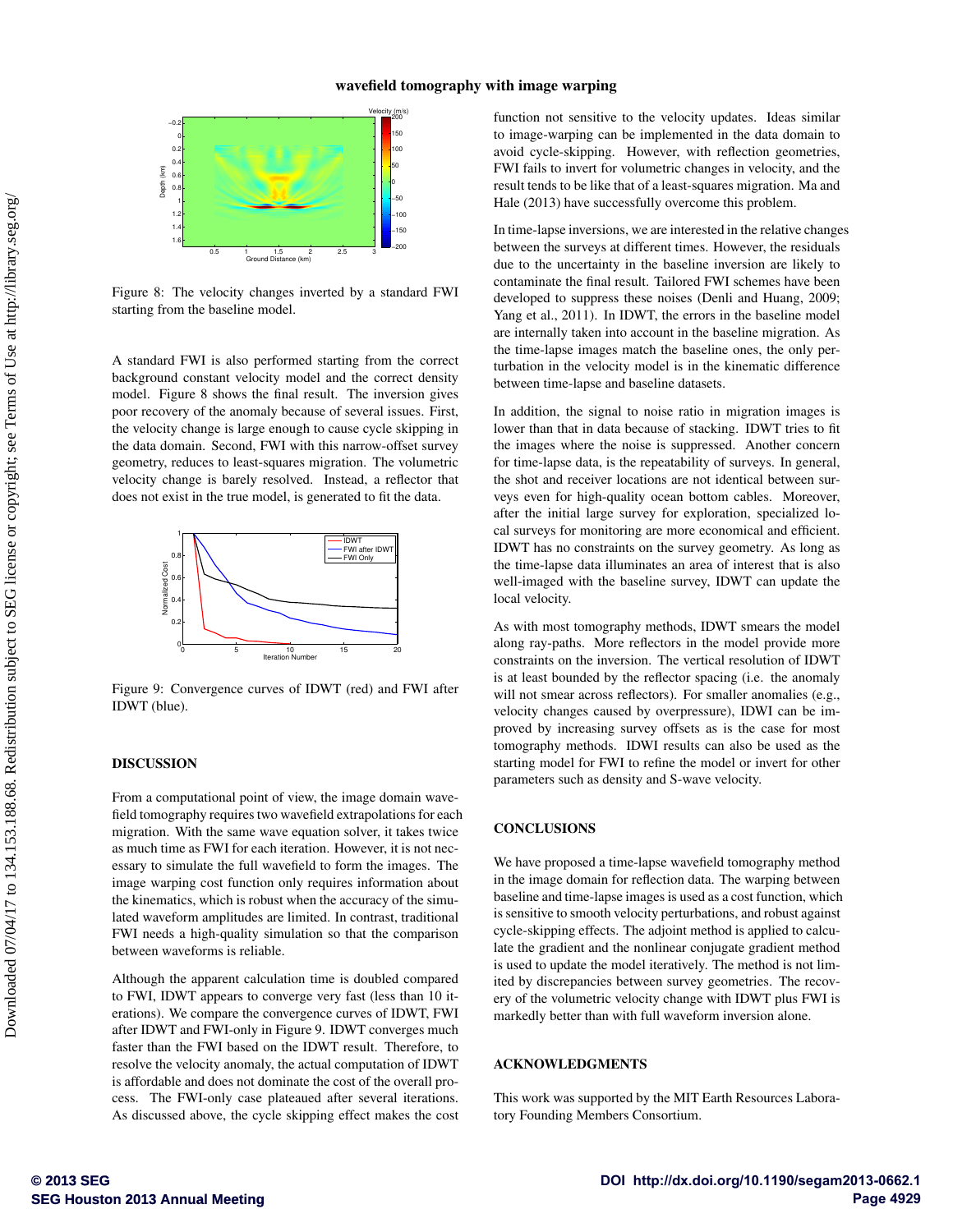### http://dx.doi.org/10.1190/segam2013-0662.1

#### **EDITED REFERENCES**

Note: This reference list is a copy-edited version of the reference list submitted by the author. Reference lists for the 2013 Annual International Meeting, SEG, Expanded Abstracts have been copy edited so that references provided with the online metadata for each paper will achieve a high degree of linking to cited sources that appear on the Web.

### **REFERENCES**

- Bickle, M., A. Chadwick, H. Huppert, M. Hallworth, and S. Lyle, 2007, Modelling carbon dioxide accumulation at Sleipner: Implications for underground carbon storage: Earth and Planetary Science Letters, **255**, 164–176, http://dx.doi.org/10.1016/j.epsl.2006.12.013.
- Biondi, B., and A. Almomin, 2012, Tomographic full waveform inversion (TFWI) by combining full waveform inversion with wave-equation migration velocity analysis: 82nd Annual International Meeting, SEG, Expanded Abstracts, http://dx.doi.org/10.1190/segam2012-0275.1.
- Dadashpour, M., M. Landrø, and J. Kleppe, 2008, Nonlinear inversion for estimating reservoir parameters from timelapse seismic data: Journal of Geophysics and Engineering, **5**, 54–66, http://dx.doi.org/10.1088/1742-2132/5/1/006.
- Denli, H., and L. Huang, 2009, Double-difference elastic waveform tomography in the time domain: 79th Annual International Meeting, SEG, Expanded Abstracts, **28**, 2302–2306, http://dx.doi.org/10.1190/1.3255320.
- Hale, D., 2013, Dynamic warping of seismic images: Geophysics, **78**, no. 2, S105–S115, http://dx.doi.org/10.1190/geo2012-0327.1.
- Lumley, D. E., 2001, Time-lapse seismic reservoir monitoring: Geophysics, **66**, 50–53, http://dx.doi.org/10.1190/1.1444921.
- Ma, Y., and D. Hale, 2013, Personal communication.
- Plessix, R.-E., 2006, A review of the adjoint-state method for computing the gradient of a functional with geophysical applications: Geophysical Journal International, **167**, 495–503, http://dx.doi.org/10.1111/j.1365-246X.2006.02978.x.
- Sun, D., and W. W. Symes, 2012, Waveform inversion via nonlinear differential semblance optimization: 82nd Annual International Meeting, SEG, Expanded Abstracts, http://dx.doi.org/10.1190/segam2012–1190.1.
- Tarantola, A., 1984, Inversion of seismic reflection data in the acoustic approximation: Geophysics, **49**, 1259–1266, http://dx.doi.org/10.1190/1.1441754.
- Virieux, J., and S. Operto, 2009, An overview of full-waveform inversion in exploration geophysics: Geophysics, **74**, no. 6, WCC1–WCC26, http://dx.doi.org/10.1190/1.3238367.
- Watanabe, T., S. Shimizu, E. Asakawa, and T. Matsuoka, 2005, Differential waveform tomography for time-lapse crosswell seismic data with application to gas hydrate production monitoring: 75th Annual International Meeting, SEG, Expanded Abstracts, http://dx.doi.org/10.1190/1.1845221.

Yang, D., M. Fehler, and A. Malcolm, 2013, Personal communication.

Yang, D., M. Fehler, A. Malcolm, and L. Huang, 2011, Carbon sequestration monitoring with acoustic double-difference waveform inversion: A case study on SACROC walkaway VSP data: 81st Annual International Meeting, SEG, Expanded Abstracts, 4273–4277, http://dx.doi.org/10.1190/1.3628099.